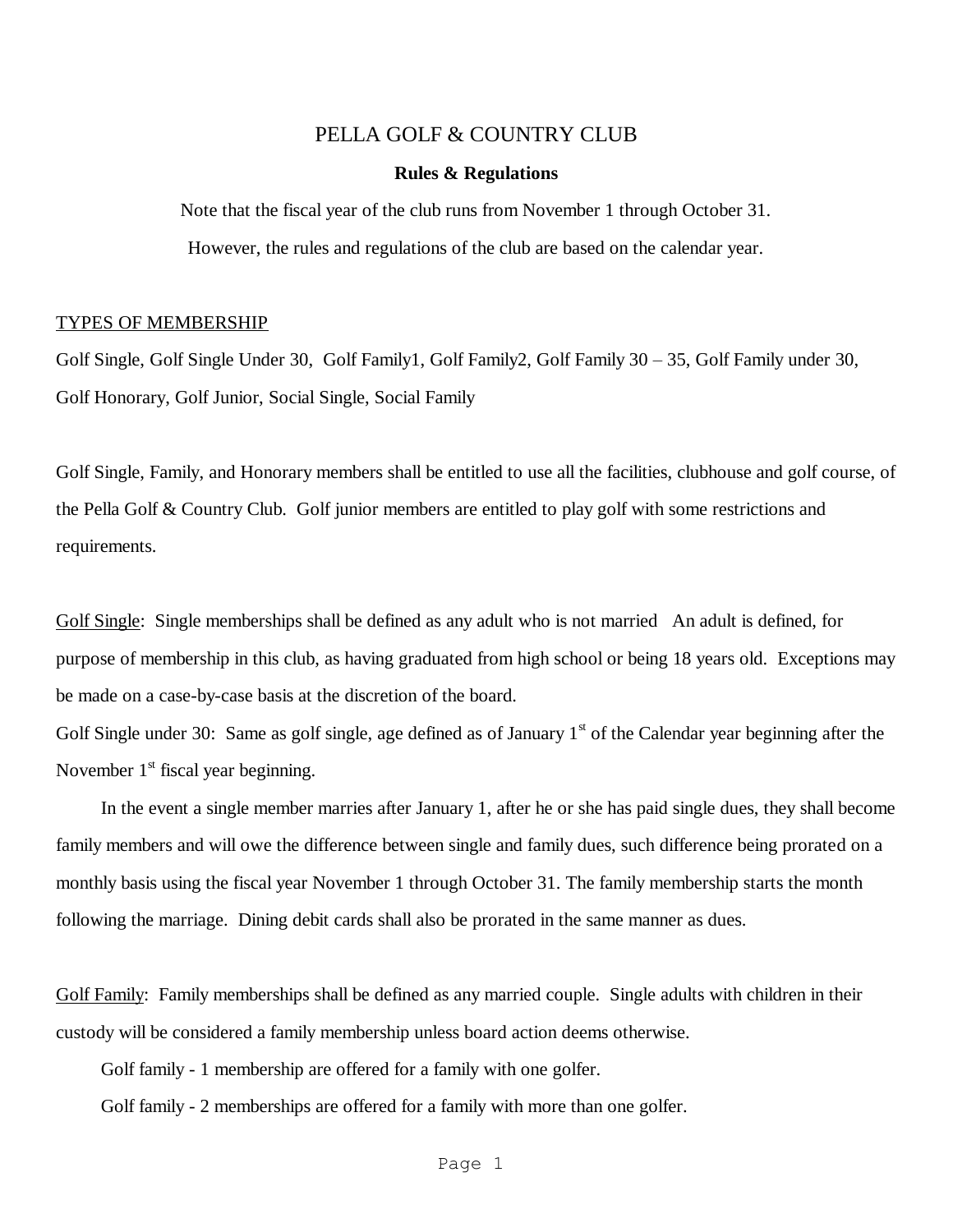Golf Family 30 to 35- Memberships are offered for all family members, either spouse under the age 35 as of January  $1<sup>st</sup>$  of the Calendar year beginning after the November  $1<sup>st</sup>$  fiscal year beginning.

Golf Family under 30. – Memberships are offered for all family members, either spouse under age 30 as of January  $1<sup>st</sup>$  of the Calendar year beginning after the November  $1<sup>st</sup>$  fiscal year beginning.

In the event of a divorce in a family membership consisting of two adults and no children, both persons may continue as single members for the balance of the year in which the divorce occurs. Dining debit cards shall be reissued the month after the divorce with half of the remaining debit account being credited on two separate cards, one to each individual. It will be the divorced couple's responsibility to settle on division of food tickets and golf cart rental space, if such a space is involved.

If a divorced couple with joint custody of the children holds two memberships, the sum of a single membership and a family membership will divided by two and that amount will be paid by each parent.

High school seniors are eligible to participate under their parents' membership through the calendar year in which they graduate. Unmarried children in full time post-secondary schools continue to be members under their parent's membership until graduation or the age of 24, which ever comes first. The student must be continuously enrolled in school, except for summer breaks, to qualify for inclusion in the family membership.

Golf Honorary: A golf honorary membership may be awarded to a member who has contributed to the club in an extraordinary manner. The honoree will be exempted from paying dues for his/her lifetime. When an honorary lifetime membership has been given to a member, his or her surviving spouse shall be entitled to the same exemption.

Golf Junior: Memberships shall be available to children of social members or non-members in grades 9 through 12 with a limit of 25 juniors. If the limit is not reached the club manager may fill the limit with younger children at his discretion. All junior memberships will be on a first come, first served basis. Junior golf members must tee off before 4:00 pm and must sign in at the clubhouse each time they play.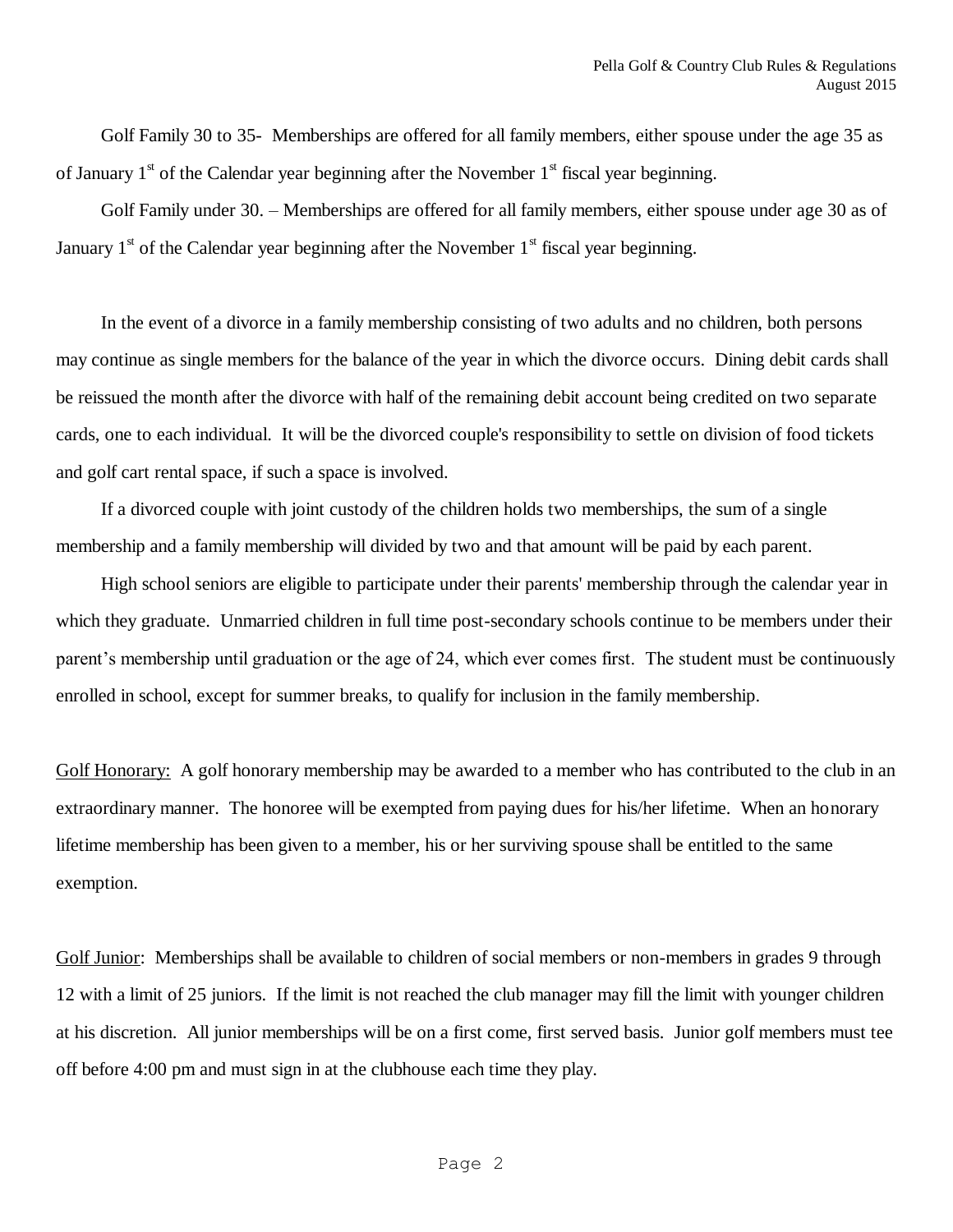Single and Family Social: Social members shall be entitled to use the clubhouse facilities of the Pella Golf & Country Club and to participate in all social events. Each adult social member will receive 5 days of unlimited golf with their social membership. This will be monitored in the pro shop.

Single memberships shall be defined as any adult who is not married An adult is defined, for purposes of membership in this club, as having graduated from high school or being 18 years old. Exceptions may be made on a case-by-case basis at the discretion of the board.

Family memberships shall be defined as any married couple. Single adults with children in their custody will be considered a family membership unless board action deems otherwise.

# PAYMENT OF DUES & FEES

Payment of annual dues must be received by December 31 of each year. Members may opt to pay dues in full or sign up for a monthly electronic fund transfer. Dining debit cards will be issued beginning January 1 of the new fiscal year, but only after the member has paid dues in full or has signed for dues payment by electronic fund transfer.

Members paying in full by credit card will be charged a service fee to be determined by the manager.

Sales tax shall be applied per current tax codes to dues and all fees associated with the country club.

#### COUNTRY CLUB RULES

### DINING RULES

The dining room is open to members and to the public for lunch.

The dining room is open to members and their guests for dinner.

Members and their guests, up to a maximum of 8 people, who have lunch may remain in the clubhouse and play cards until 4:00 p.m.

Dining debit cards are non-transferable. Dining debit cards may be used in the dining room at any time except when a golf tournament entry fee includes a meal. Cards that are reported to be lost, stolen or damaged may be replaced at the discretion of the manager.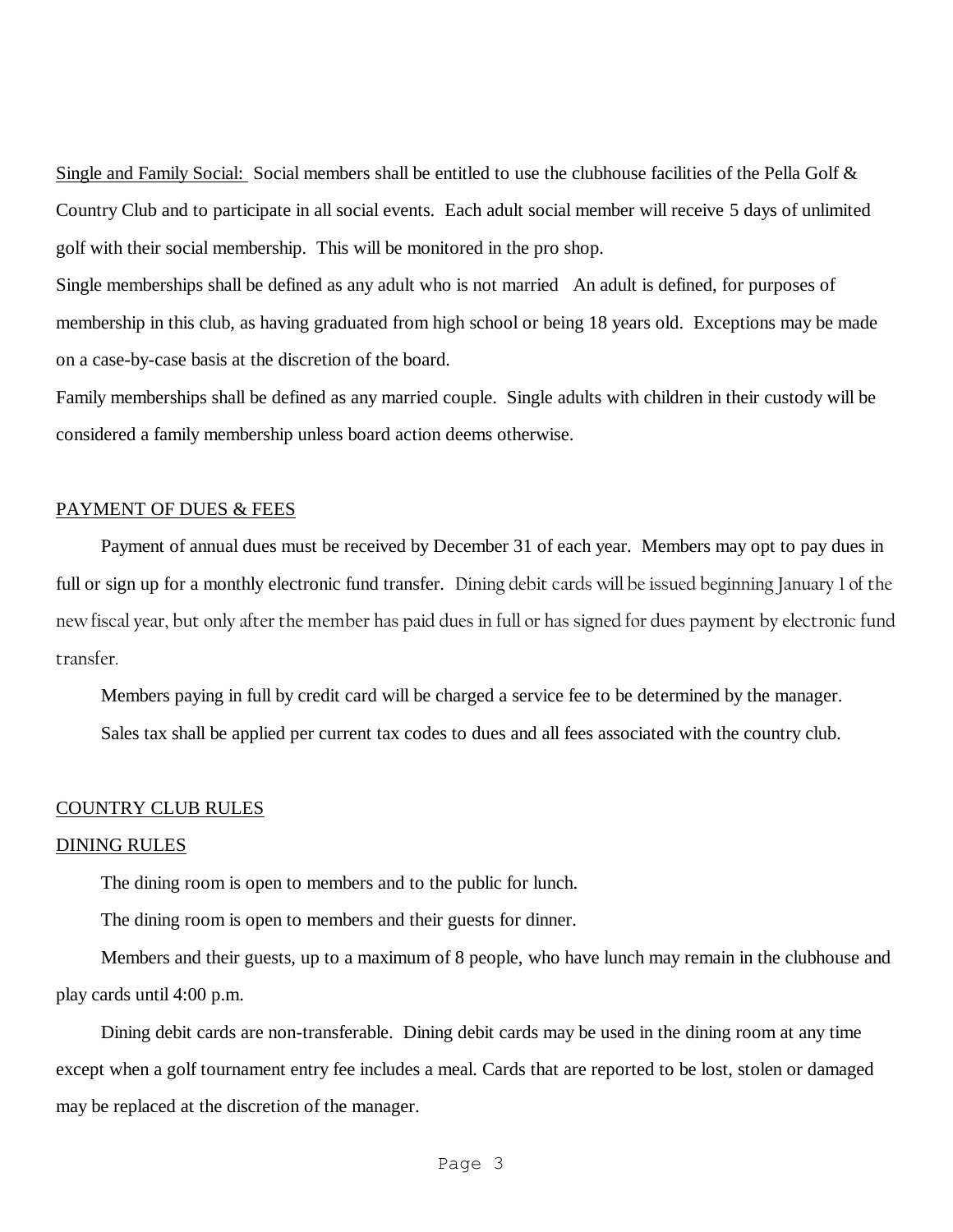Additional funds may be added to the dining card throughout the year. If funds are added by cash or check, you will be credited with an additional 10% on your card if the amount is \$100 or greater. Additional funds added to the card may carry over into the next fiscal year.

Members may bring residents of the Pella Community School District as guests to open dining times and to other designated social functions. Members may bring non-resident guests to open dining times and to any social function unless otherwise stated.

The dining room will be closed the evenings of Memorial Day, 4th of July and Labor Day.

## DINING HOURS

See Hours on Club website.

If the dining room is to be closed during normal operating hours a notice will be posted on the front door and on the club's web site.

### LOUNGE RULES

Absolutely no alcoholic beverages may be brought to the golf course. Alcoholic beverages purchased at the club may not be removed from the premises.

Alcoholic beverages will not be served to any person who is intoxicated or when it is believe that further consumption would result in intoxication. Any staff member may refuse to serve alcoholic beverages to any member or guest if they feel additional consumption would lead to intoxication.

Violation of the alcoholic beverage provisions could result in revocation of the Club's liquor license and/or subject the Club or its employees to liabilities.

The bar will be closed to members during wedding rentals of the club house; it may be closed at manager's discretion for other rentals of the club. Members will be notified of this prior to the event.

### LOUNGE HOURS

See Hours on Club website.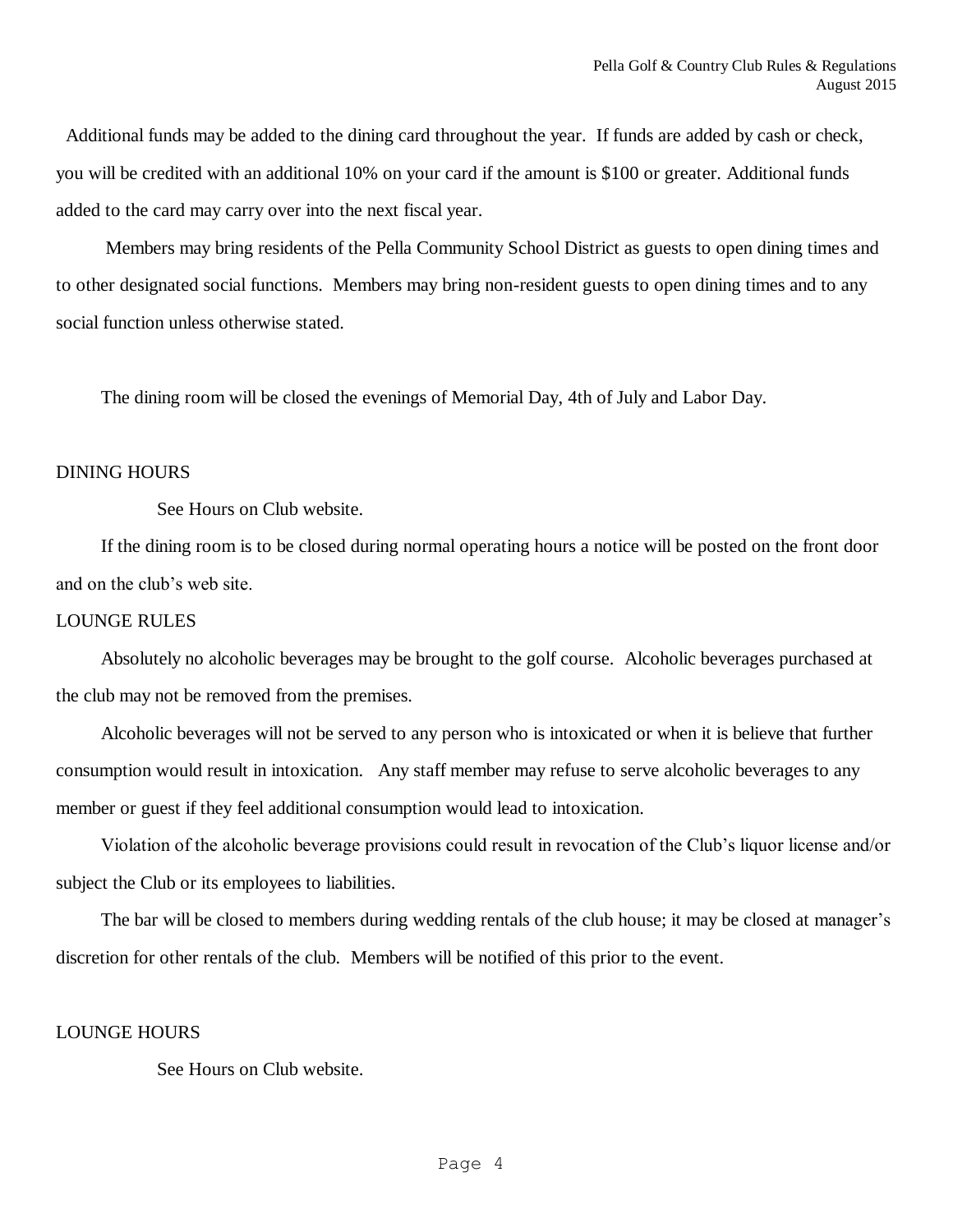If the lounge is to be closed during normal operating hours a notice will be posted on the front door and on the club's web site.

Happy Hour or reduced drink prices will be in effect from 3:00 to 6:00 during operating hours.

## **CONDUCT**

Loud or profane language is not acceptable anywhere in the clubhouse.

Harassment of any employee by a member of guest will not be tolerated.

Only kitchen and bar staff currently on duty may be in the kitchen or behind the bar.

# ATTIRE

Appropriate golf attire, including shirts and shoes, is expected on country club premises at all times.

# SMOKING PROHIBITION

Smoking is not allowed inside the clubhouse at any time.

When smoking outside, dispose of cigarettes properly in appropriate containers.

### GENERAL/MISCELLANEOUS RULES

All bar tabs must be settled by the end of the day. Failure to pay tab by the end of the day will result in a 20% additional charge added to the bill.

No pets of any kind are allowed on the club premises, not even on a cart.

We do not loan any of our equipment.

### GOLF RULES

Any person or family residing within the boundaries of the Pella Community School district must be a golf member to play golf, except for designated open tournaments. Non-residents may play golf after paying green fees.

Any person interested in applying for membership may play the course with scheduling approval from the club manager.

Monday evenings at 5:00 p.m. the course is reserved for exclusive use of the men's golf league during league season.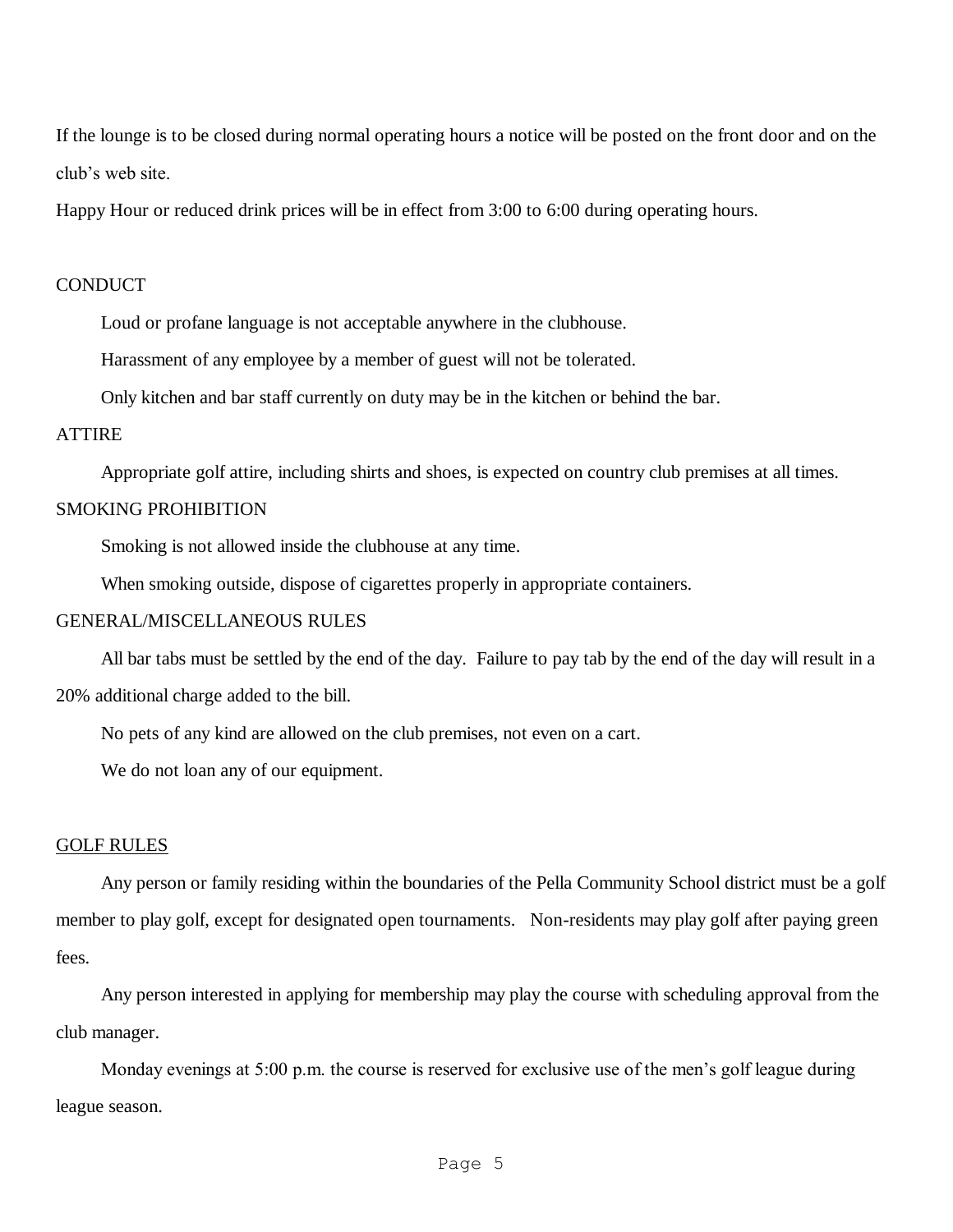Tuesday evenings at 5:00 p.m. the course is reserved for exclusive use of the ladies golf leagues competitive and non-competitive during league season.

If there is a starter, that person has full authority to enforce the rules.

Members may play in groups larger than 4 if they maintain pace with the group in front of them that consists of 4 or less players. The club staff has the authority to break up such groups if pace of play is not maintained and to not allow future groupings of more than 4 if complaints are received regarding pace of play.

Standard rules of golf etiquette apply.

Golfing members with special needs are encouraged to send a letter to the board requesting a waiver of the restriction on driving golf carts on the fairways of holes number two and six. Upon board approval the member will be eligible to obtain from the club house a clip-on flag that will identify either the cart driver or a rider as being allowed to drive the cart on par 3 holes. The flag must be returned to the club house at the end of each day's play. A list of special needs members will be maintained in the club house for staff use only. All other course rules must be respected.

Parents of all children on the course are responsible for their safety and for teaching their children proper golf etiquette.

# AGE RESTRICTED PLAY

- Age 5 to 7 may play when accompanied by adult play junior tees and not slow down other groups. An adult is defined as a person who has graduated from high school or is 18 years of age.
- Age 8 to 11 may play anytime when accompanied by an adult member
- Age 12 to 15 may play without an adult member but must tee off before 4:30 Monday through Friday and before 12:00 noon on Saturday. No restrictions on Sunday.

## GOLF CART RESTRICTIONS

Age 11 and under – may not drive under any circumstances. This applies to all carts on the course.